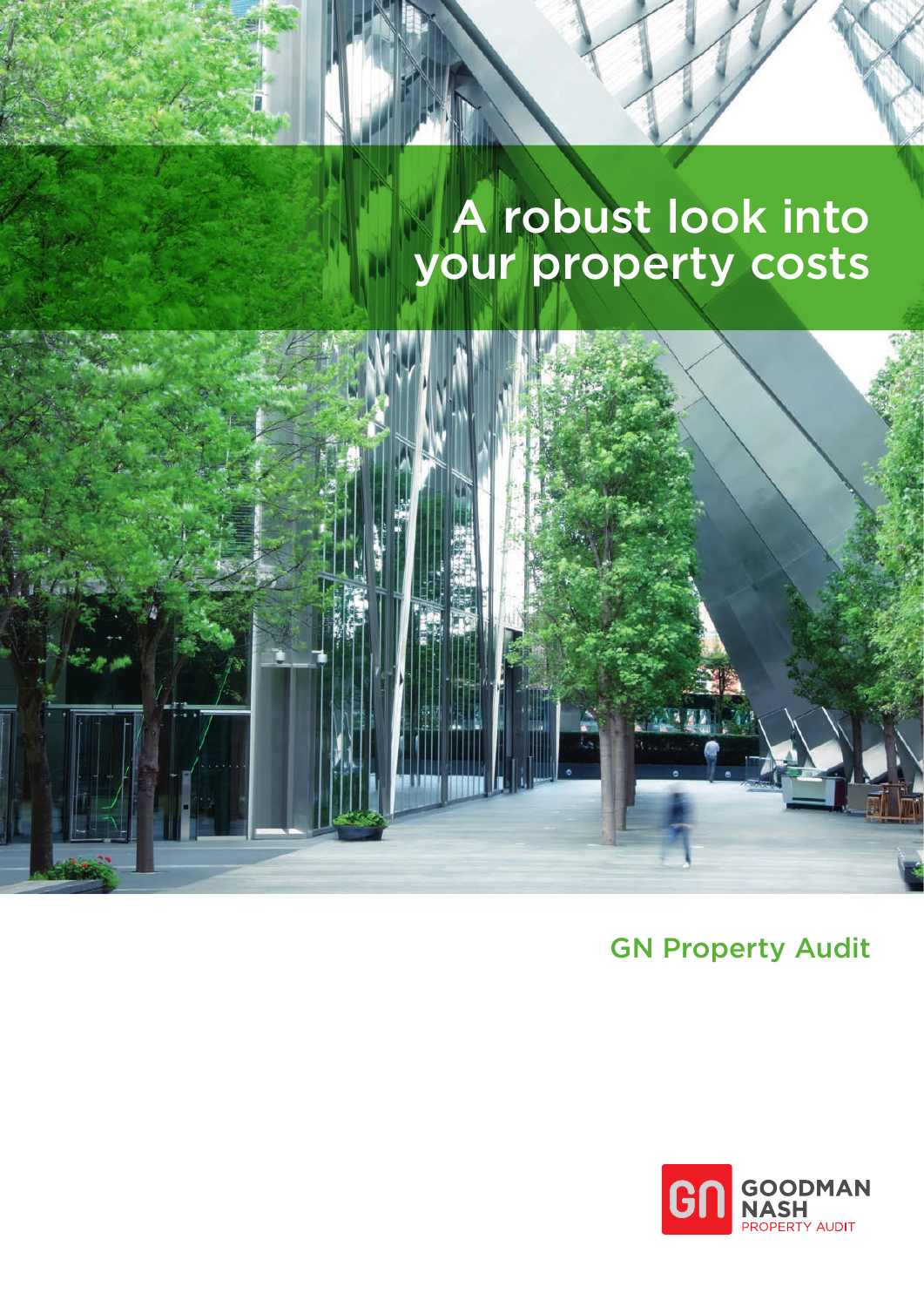# Uncovering your property costs

You wouldn't want to pay over the odds for your bills in your personal life. The same applies to the property costs in your business. However, checking whether you've paid the right amount can be a difficult and time-consuming task.

**The experience of our people, powerful in-house software and** a relentless attention to detail ensure we continue to lead the way and maximise opportunities for our clients. way and maximise opportunities for our clients.

Alan Weston BSc MRICS, Board Director, Goodman Nash

## **Clarifying complex costs**

Holding commercial property comes with all kinds of costs. Not all are correct or fair. It's important to monitor these costs and respond to mistakes.

However, monitoring systems vary immensely. Some companies have proprietary or bespoke property databases to manage and administer their real estate. However, these are not always up to date, and some are better at keeping them current than others. Other companies have even more primitive systems in place, such as spreadsheets.

The problems do not stop there. Some systems do not record everything that's required and

**Listed below are the areas we can examine on your behalf:**

## Acquisitions

Incentives including capital contributions, rentfree and rent-abatement periods, completion statements, and invoice apportionments.

#### **Disposals**

Associated property costs and invoice apportionments, including associated utility bills.

## VAT treatment

VAT treatment on all property costs.

#### Accounts Payable Items - Focusing on:

- duplicate payments for such areas as rent, service charges, insurances and repairs
- misrouted payments
- reclaims of credits due.

#### Service charges - Focusing on:

sub-let estates.

• apportionment method – is it based on floor areas or a fixed percentage with flexibility on reasonableness?

involve paper-based file-management systems. Further complexities arise with changes in ownership and the landlord's selected property manager, and the need to re-charge across

If you hold property under lease or have a sub-let estate, there are many opportunities to make mistakes. After all, we're only human.

- failure to apply cap levels
- management fees are they reasonable or fixed?
- budget versus actual costs and account reconciliation
- major capital sinking fund treatment has the budget been updated?
- pre-contract enquiry figures versus actual costs.

#### Other expenditure review - Focusing on:

- facility suppliers and contractors
- insurance cover and claims.

#### Utilities

We work with expert partners to conduct water and electricity audits. Our partners examine consumption, leaks, surface-water drainage costs and past billing errors.